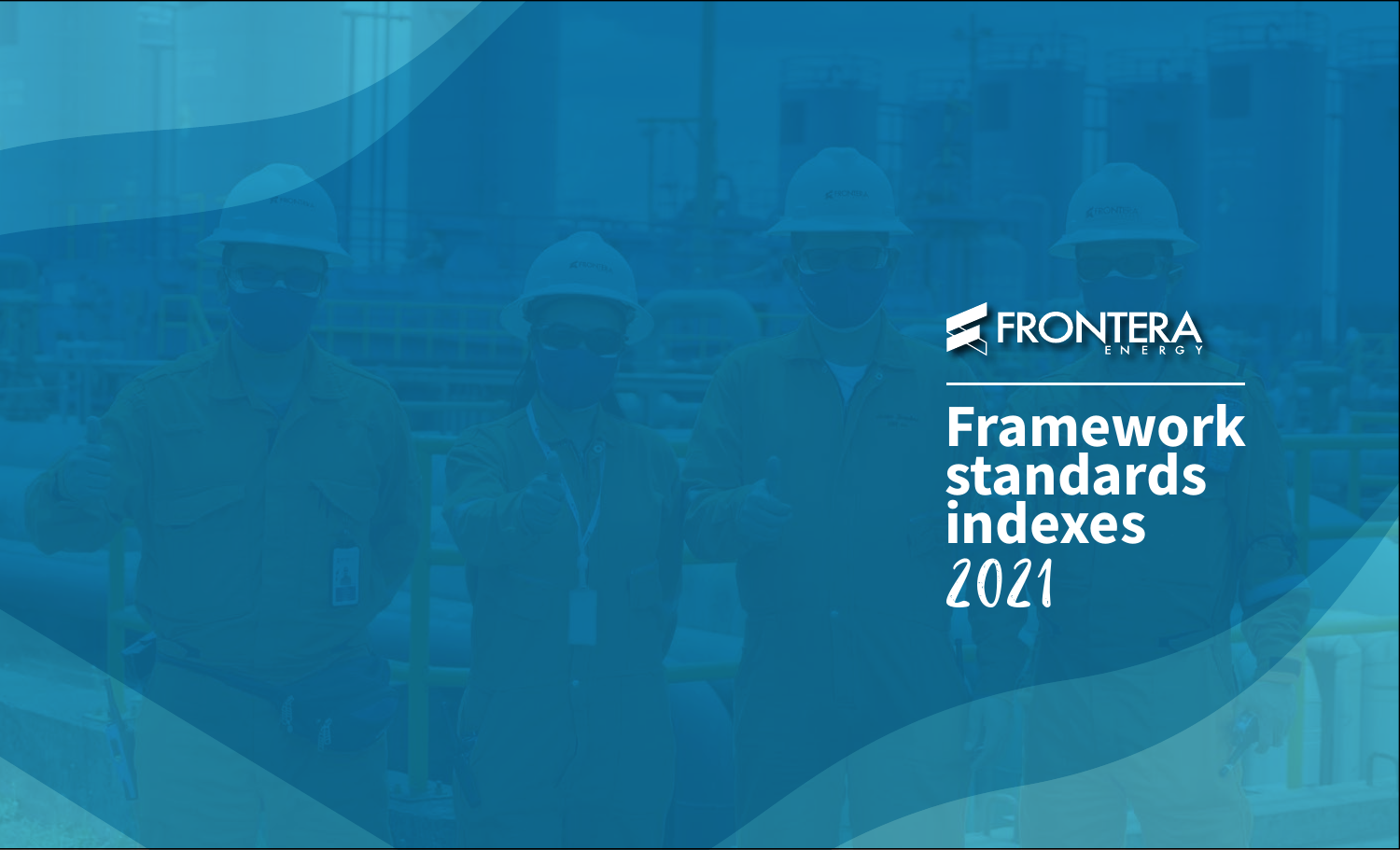## GRI CONTENT INDEX

| Statement of use                  | Frontera Energy has reported the information cited in this GRI content index for the period from January 1, 2021 to December 31, 2021 with reference to the GRI Standards. |
|-----------------------------------|----------------------------------------------------------------------------------------------------------------------------------------------------------------------------|
| GRI 1 used                        | GRI 1: Foundation 2021                                                                                                                                                     |
| Applicable GRI Sector Standard(s) | GRI 11: Oil and Gas Sector 2021                                                                                                                                            |

| <b>GRI STANDARD</b>                    | <b>GRI DISCLOSURE</b>                                           | <b>LOCATION</b>                                                                                                                                                                                                                                                                                                                                                                                                                                     |  |  |  |
|----------------------------------------|-----------------------------------------------------------------|-----------------------------------------------------------------------------------------------------------------------------------------------------------------------------------------------------------------------------------------------------------------------------------------------------------------------------------------------------------------------------------------------------------------------------------------------------|--|--|--|
|                                        | 2-1 Organizational details                                      | Frontera's 2021 ESG Report, page 2<br>Frontera Energy Corporation, page 6<br>Based on information reported in the Management Information Circular disclosed on April 11, 2022 and available at https://<br>sedar.com/DisplayCompanyDocuments.do?lang=EN&issuerNo=00007953, on page 14 it is stated that The Catalyst Capital.<br>Group Inc. owns or controls 36.99% of the Company and Gramercy Funds Management LLC owns or controls 11.40% of the |  |  |  |
|                                        | 2-2 Entities included in the organization's                     | Company's shares                                                                                                                                                                                                                                                                                                                                                                                                                                    |  |  |  |
|                                        | sustainability reporting                                        | Frontera's 2021 ESG Report, page 2                                                                                                                                                                                                                                                                                                                                                                                                                  |  |  |  |
|                                        | 2-3 Reporting period, frequency and contact point               | Frontera's 2021 ESG Report, page 2<br>For further information, please contact, page 2                                                                                                                                                                                                                                                                                                                                                               |  |  |  |
| <b>GRI 2: General disclosures 2021</b> | 2-4 Restatements of information                                 | For further information see footnotes: pages 21 and 23                                                                                                                                                                                                                                                                                                                                                                                              |  |  |  |
|                                        | 2-5 External assurance                                          | Frontera's 2021 ESG Report has not been assured by an external organization. We are analyzing the viabilty of conducting<br>external verification in the mid-term.                                                                                                                                                                                                                                                                                  |  |  |  |
|                                        | 2-6 Activities, value chain and other business<br>relationships | Frontera Energy Corporation, pages 6-7<br>Our largest suppliers are related to hydrocarbon services such as drilling, licencing, reforestation, logistical services,<br>personnel transport, crude transport, among others.                                                                                                                                                                                                                         |  |  |  |
|                                        | 2-7 Employees                                                   | Frontera Energy Corporation, pages 6-8<br>Frontera Energy Workforce: Number of people by type of employment contract and gender, page 34<br>Frontera Energy Workforce: Number of payroll employees by gender and country, page 34<br>Frontera Energy Workforce: Number of payroll employees by job category and gender, page 35                                                                                                                     |  |  |  |
|                                        | 2-8 Workers who are not employees                               | Hiring local workforce, page 59                                                                                                                                                                                                                                                                                                                                                                                                                     |  |  |  |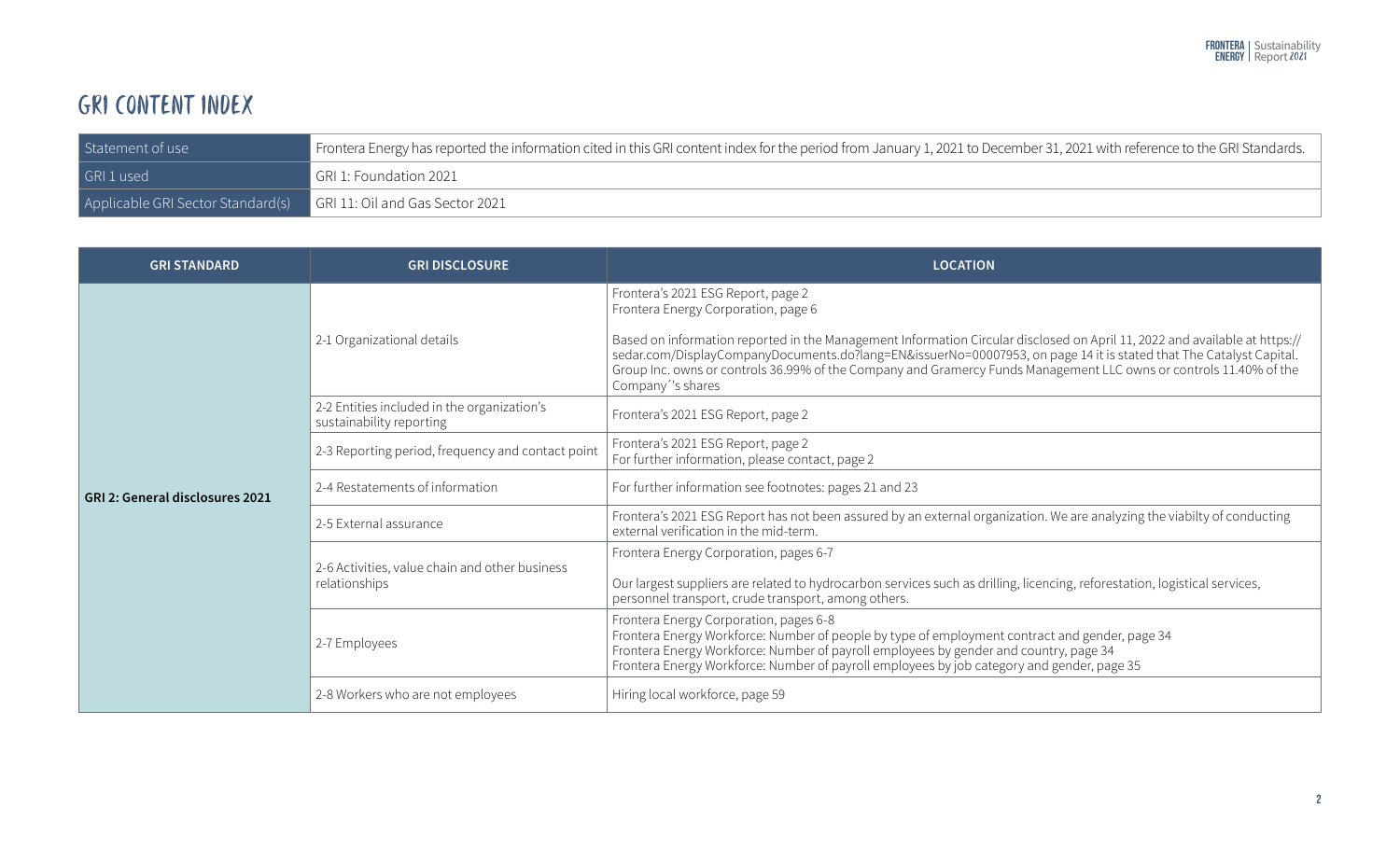| <b>GRI STANDARD</b>             | <b>GRI DISCLOSURE</b>                                                               | <b>LOCATION</b>                                                                                                                                                                                                                                                                                                                                                                                                                                                                                                                                                                                                                                                                                                                                                                                                                |  |  |  |  |
|---------------------------------|-------------------------------------------------------------------------------------|--------------------------------------------------------------------------------------------------------------------------------------------------------------------------------------------------------------------------------------------------------------------------------------------------------------------------------------------------------------------------------------------------------------------------------------------------------------------------------------------------------------------------------------------------------------------------------------------------------------------------------------------------------------------------------------------------------------------------------------------------------------------------------------------------------------------------------|--|--|--|--|
|                                 | 2-9 Governance structure and composition                                            | 2022 Senior Management Team, page 2<br>Structure to leverage the integrity and compliance culture, page 69<br>For more information on the Board of Directors and its committees, please refer to our web page: http://www.fronteraenergy.<br>ca/corporate-governance/<br>Management Proxy Circular to 2022: (p. 39) https://www.fronteraenergy.ca/content/uploads/2022/05/Management-<br>Information-Circular.pdf                                                                                                                                                                                                                                                                                                                                                                                                              |  |  |  |  |
|                                 | 2-10 Nomination and selection of the highest<br>governance body                     | This information can be found in our Management Proxy Circular to 2022: (p. 45) https://www.fronteraenergy.ca/content/<br>uploads/2022/05/Management-Information-Circular.pdf                                                                                                                                                                                                                                                                                                                                                                                                                                                                                                                                                                                                                                                  |  |  |  |  |
|                                 | 2-11 Chair of the highest governance body                                           | The Chairman of the Board of Directors is Mr. Gabriel de Alba. Mr. de Alba is independent.<br>See Mandate of the Board of Directors: https://www.fronteraenergy.ca/content/uploads/2016/10/Mandate-of-the-Board-of-<br>Directors-2.pdf                                                                                                                                                                                                                                                                                                                                                                                                                                                                                                                                                                                         |  |  |  |  |
| GRI 2: General disclosures 2021 | 2-12 Role of the highest governance body in<br>overseeing the management of impacts | This information can be found in ourManagement Proxy Circular to 2022: (p. 45) https://www.fronteraenergy.ca/content/<br>uploads/2022/05/Management-Information-Circular.pdf                                                                                                                                                                                                                                                                                                                                                                                                                                                                                                                                                                                                                                                   |  |  |  |  |
|                                 | 2-13 Delegation of responsibility for<br>managing impacts                           | The Corporate Governance, Nominations, and Sustainability Committee (CGNSC) has delegate to management the<br>responsibility for establishing and overseeing the management of company's strategies and programs related to ESG and<br>health and safety. The CGNSC: (i) reviews with management the company's programs and strategies related to ESG and<br>health and safety issues and report to the Board of Directors on such matters, (ii) reviews and approves the annual ESG<br>report, and (iii) as the CGNSC determines appropriate, make inquiries of management concerning compliance with applicable<br>laws, rules, regulations and standards of corporate conduct in accordance with the company's ESG and health and safety<br>policies and programs.<br>The Director of Corporate Affairs is responsible for: |  |  |  |  |
|                                 |                                                                                     | - Following up on performance related to our ESG commitments, which are managed by the organization's different areas of<br>responsibility.<br>- Reporting directly to the CEO and the Corporate Governance, Nominations, and Sustainability Committee, on the progress.<br>- Orienting the transparency exercise through the annual ESG report.                                                                                                                                                                                                                                                                                                                                                                                                                                                                               |  |  |  |  |
|                                 | 2-14 Role of the highest governance body in<br>sustainability reporting             | The Corporate Governance, Nominations, and Sustainability Committee (CGNSC) reviews and approves the annual ESG<br>report, ensuring that all relevant matters are covered in accordance with the materiality analysis.                                                                                                                                                                                                                                                                                                                                                                                                                                                                                                                                                                                                         |  |  |  |  |
|                                 | 2-15 Conflicts of interest                                                          | Conflict of interest management, pages 71-72                                                                                                                                                                                                                                                                                                                                                                                                                                                                                                                                                                                                                                                                                                                                                                                   |  |  |  |  |
|                                 | 2-16 Communication of critical concerns                                             | Complaint management, pages 72-73                                                                                                                                                                                                                                                                                                                                                                                                                                                                                                                                                                                                                                                                                                                                                                                              |  |  |  |  |
|                                 | 2-17 Collective knowledge of the highest<br>governance body                         | The Board of Directors receives presentations by senior management or external advisors on issues relevant to the Company's<br>business plan, risk profile, business operations and other topics to keep directors up-to-date on business activities, industry<br>practice, corporate governance and other developments to keep directors up-to-date on business activities, industry practice,<br>corporate governance and other developments. The CGNSC is provided with periodic updates on the nature and extent of<br>compliance or any non-compliance with ESG and health and safety policies, programs, and applicable legislation.                                                                                                                                                                                     |  |  |  |  |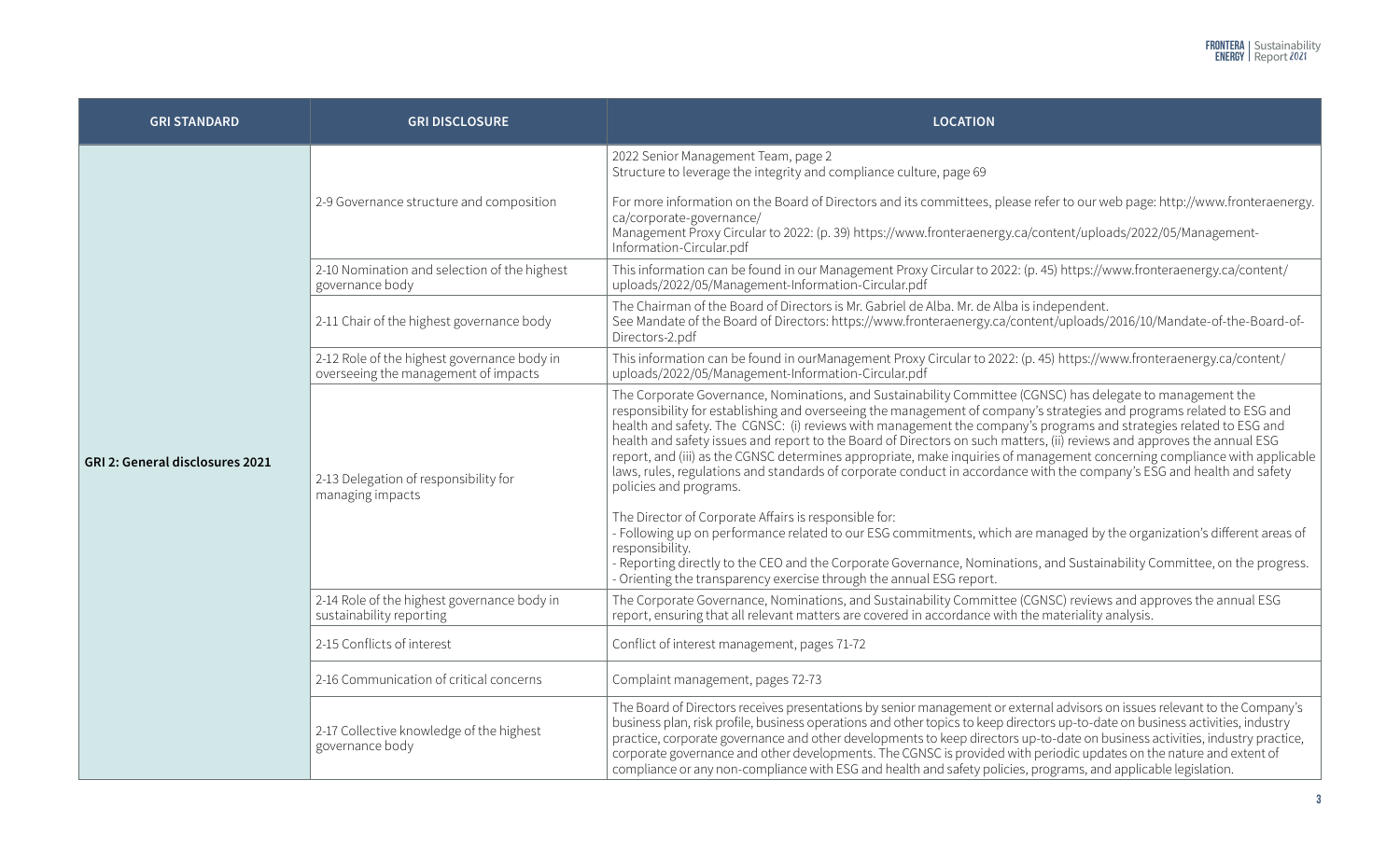| <b>GRI STANDARD</b>                    | <b>GRI DISCLOSURE</b>                                                | <b>LOCATION</b>                                                                                                                                                                                                                                                                                                                                                                                                                                                       |  |  |
|----------------------------------------|----------------------------------------------------------------------|-----------------------------------------------------------------------------------------------------------------------------------------------------------------------------------------------------------------------------------------------------------------------------------------------------------------------------------------------------------------------------------------------------------------------------------------------------------------------|--|--|
|                                        | 2-18 Evaluation of the performance of the highest<br>governance body | This information can be found in our Management Proxy Circular to 2022: (p. 44) https://www.fronteraenergy.ca/content/<br>uploads/2022/05/Management-Information-Circular.pdf                                                                                                                                                                                                                                                                                         |  |  |
|                                        | 2-19 Remuneration policies                                           | For information related to the remuneration policies for directors and senior officers see our Management Proxy Circular to<br>2022: (p. 24-37) https://www.fronteraenergy.ca/content/uploads/2022/05/Management-Information-Circular.pdf                                                                                                                                                                                                                             |  |  |
|                                        | 2-20 Process to determine remuneration                               | For information related to the remuneration policies for directors and senior officers see our Management Proxy Circular to<br>2022: (p. 24-37) https://www.fronteraenergy.ca/content/uploads/2022/05/Management-Information-Circular.pdf                                                                                                                                                                                                                             |  |  |
|                                        | 2-21 Annual total compensation ratio                                 | For information related to the remuneration policies for directors and senior officers see our Management Proxy Circular to<br>2022: (p. 24-37) https://www.fronteraenergy.ca/content/uploads/2022/05/Management-Information-Circular.pdf                                                                                                                                                                                                                             |  |  |
|                                        | 2-22 Statement on sustainable development<br>strategy                | Sustainability at the core of our business, pages 4-5                                                                                                                                                                                                                                                                                                                                                                                                                 |  |  |
|                                        | 2-23 Policy commitments                                              | Sustainability at the core of our business, pages 4-5<br>Environmental, Social and Governance (ESG) Strategy: Building a Sustainable Future, pages 13-17<br>We offer inclusive and quality employment, page 32<br>We act with integrity, accountability and transparency, page 67                                                                                                                                                                                     |  |  |
|                                        | 2-24 Embedding policy commitments                                    | Environmental, Social and Governance (ESG) Strategy: Building a Sustainable Future, pages 13-17                                                                                                                                                                                                                                                                                                                                                                       |  |  |
| <b>GRI 2: General disclosures 2021</b> | 2-25 Processes to remediate negative impacts                         | We work for a greener and cleaner planet, page 18<br>We offer inclusive and quality employment, page 32<br>We act with integrity, accountability and transparency, page 67<br>Complaint management, pages 72-73                                                                                                                                                                                                                                                       |  |  |
|                                        | 2-26 Mechanisms for seeking advice and raising<br>concerns           | Complaint management, pages 72-73<br>We have mechanisms in place for our stakeholders to raise concerns about our business conduct, and to date we have not<br>identified any material issues that could represent actual or potential negative impacts. However, we are constantly working<br>to promote integrity and compliance and, in any case, should any issues arise, we have policies, mechanisms and best<br>practices in place with a preventive approach. |  |  |
|                                        | 2-27 Compliance with laws and regulations                            | At Frontera, we live ethics and compliance, pages 69-71<br>Prevention and detection actions, pages 71-73                                                                                                                                                                                                                                                                                                                                                              |  |  |
|                                        | 2-28 Membership associations                                         | Sustainability at the core of our business, page 4-5<br>Environmental, Social and Governance (ESG) Strategy: Building a Sustainable Future, pages 13-17<br>Collective actions to promote integrity, page 73                                                                                                                                                                                                                                                           |  |  |
|                                        | 2-29 Approach to stakeholder engagement                              | Transparency, pages 76-77                                                                                                                                                                                                                                                                                                                                                                                                                                             |  |  |
|                                        | 2-30 Collective bargaining agreements                                | Labour relations / freedom of association, pages 47-48                                                                                                                                                                                                                                                                                                                                                                                                                |  |  |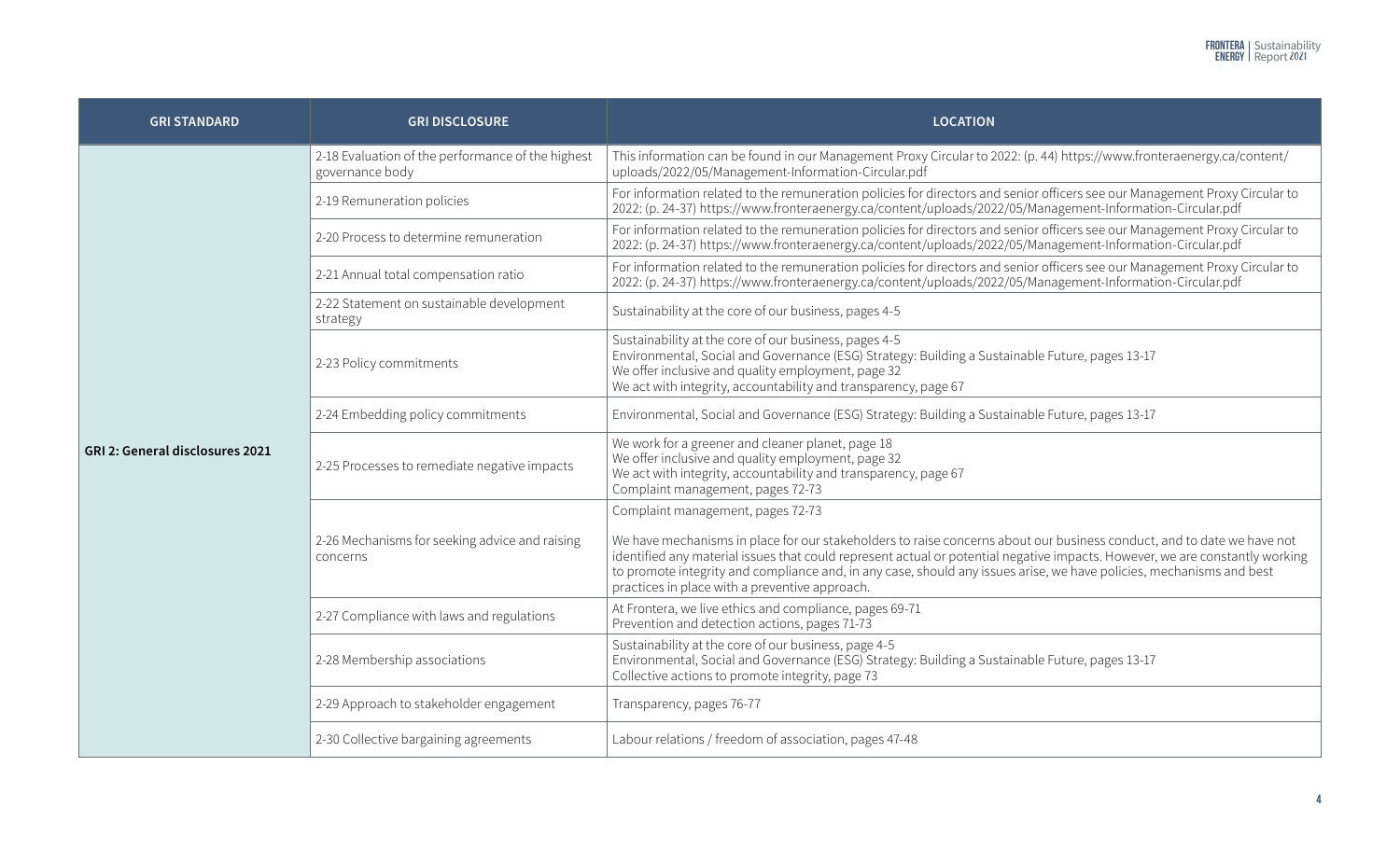| <b>GRI STANDARD</b>                           | <b>GRI DISCLOSURE</b>                                            | <b>LOCATION</b>                                                                                                                                                                                                                                                                                                                                                                                                       |
|-----------------------------------------------|------------------------------------------------------------------|-----------------------------------------------------------------------------------------------------------------------------------------------------------------------------------------------------------------------------------------------------------------------------------------------------------------------------------------------------------------------------------------------------------------------|
| GRI 3: Material topics 2021                   | 3-1 Process to determine material topics                         | In 2020 we conducted a materiality analysis that will be updated in the short term. To consult on the materiality analysis<br>please see pages 12-13 on https://www.fronteraenergy.ca/content/uploads/2016/10/ENG-SustainabilityReport2020-OK_V16-<br>07072021.pdf                                                                                                                                                    |
|                                               | 3-2 List of material topics                                      | Environmental, Social and Governance (ESG) Strategy: Building a Sustainable Future, pages 13-16<br>We work for a greener and cleaner planet, pages 18<br>We offer inclusive and quality employment, page 32<br>We mobilize the local economy, page 55<br>We contribute to the sustainable development of the communities where we operate, page 60<br>We act with integrity, accountability and transparency, page 67 |
|                                               | 3-3 Management of material topics                                | Environmental, Social and Governance (ESG) Strategy: Building a Sustainable Future, pages 13-16<br>We work for a greener and cleaner planet, page 18<br>We offer inclusive and quality employment, page 32<br>We mobilize the local economy, page 55<br>We contribute to the sustainable development of the communities where we operate, page 60<br>We act with integrity, accountability and transparency, page 67  |
| <b>GRI 204: Procurement practices</b><br>2016 | 204-1 Proportion of spending on local suppliers                  | Amount and percentage purchased from local suppliers, page 58                                                                                                                                                                                                                                                                                                                                                         |
| We work for a greener and cleaner planet      |                                                                  |                                                                                                                                                                                                                                                                                                                                                                                                                       |
| GRI 3: Material topics 2021                   | 3-3 / 11.1.1 / 11.2.1 / 11.3.1 Management of<br>material topics  | Environmental, Social and Governance (ESG) Strategy: Building a Sustainable Future, We work for a greener and cleaner<br>planet, page 13<br>We work for a greener and cleaner planet, pages 18<br>Climate action, page 19<br>ESG 2022 Goals, page 23                                                                                                                                                                  |
|                                               | 302-1 / 11.1.2 Energy consumption within the<br>organization     | Efficient energy use: Electric and thermal energy generated by type of fuel, page 21                                                                                                                                                                                                                                                                                                                                  |
| <b>GRI 302: Energy 2016</b>                   | 302-2 / 11.1.3 Energy consumption outside of the<br>organization | Efficient energy use: Power purchased from utilities according to usage, page 21                                                                                                                                                                                                                                                                                                                                      |
|                                               | 302-3 / 11.1.4 Energy intensity                                  | Efficient energy use: Energy intensity: consumption of electric and thermal energy in and out of the fields, including<br>administrative offices, page 22                                                                                                                                                                                                                                                             |
|                                               | 305-1 / 11.1.5 Direct (Scope 1) GHG emissions                    | GHG emissions (Ton CO2 eq), page 23                                                                                                                                                                                                                                                                                                                                                                                   |
| GRI 305: Emissions 2016                       | 305-2 / 11.1.6 Energy indirect (Scope 2) GHG<br>emissions        | GHG emissions (Ton CO2 eq), page 23                                                                                                                                                                                                                                                                                                                                                                                   |
|                                               | 305-3 / 11.1.7 Other indirect (Scope 3) GHG<br>emissions         | GHG emissions (Ton CO2 eq), page 23                                                                                                                                                                                                                                                                                                                                                                                   |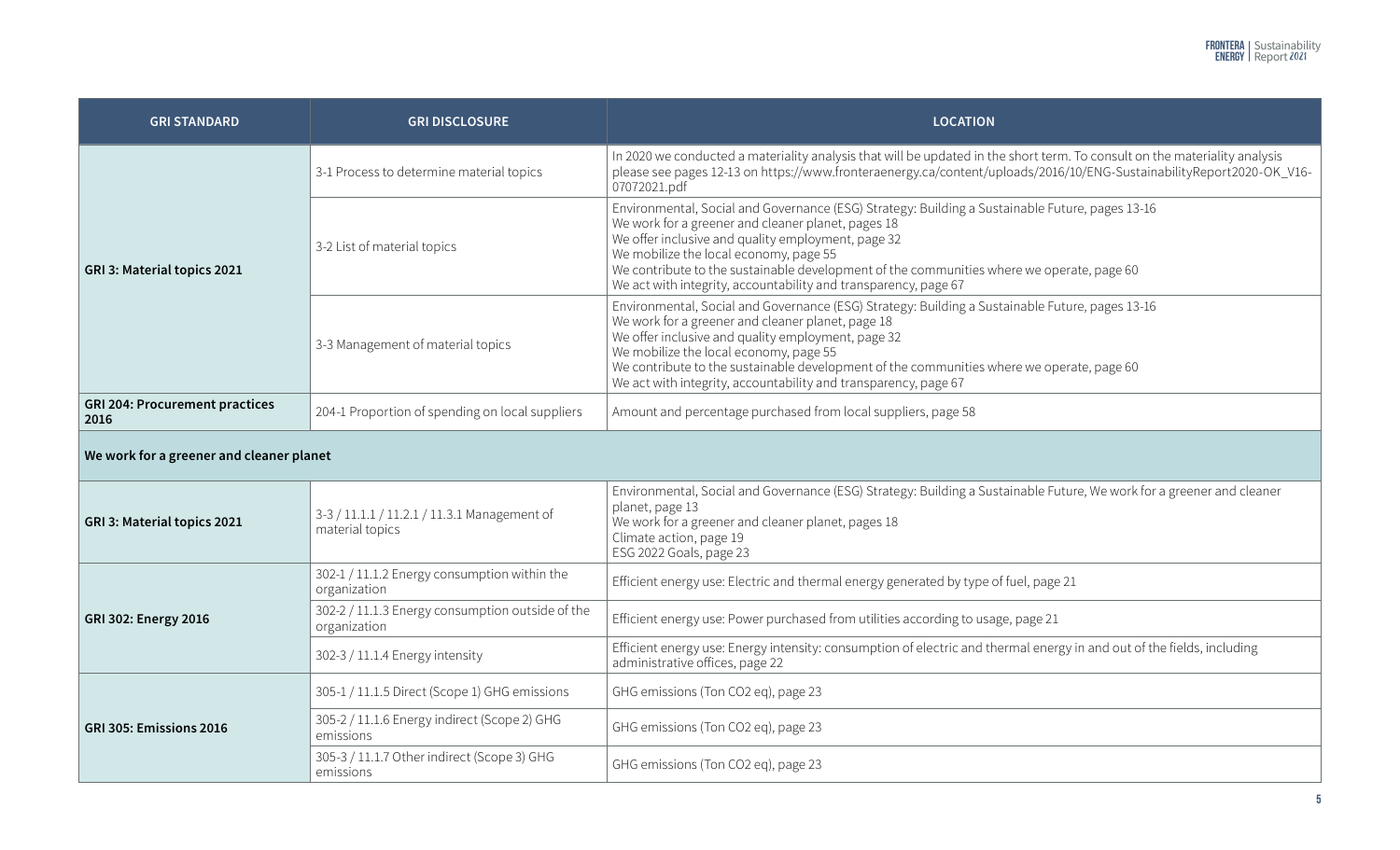| <b>GRI STANDARD</b>               | <b>GRI DISCLOSURE</b>                                                                                                                                             | <b>LOCATION</b>                                                                                                                                                                                                                                                                                                                           |  |  |
|-----------------------------------|-------------------------------------------------------------------------------------------------------------------------------------------------------------------|-------------------------------------------------------------------------------------------------------------------------------------------------------------------------------------------------------------------------------------------------------------------------------------------------------------------------------------------|--|--|
|                                   | 305-4 / 11.1.8 GHG emissions intensity                                                                                                                            | Intensity of greenhouse gas emissions per barrel of oil equivalent produced, page 23                                                                                                                                                                                                                                                      |  |  |
| GRI 305: Emissions 2016           | 305-5/11.2.3 Reduction of GHG emissions                                                                                                                           | 10-year climate action strategy, page 20<br>Initiatives to move forward, page 22                                                                                                                                                                                                                                                          |  |  |
|                                   | 305-7 / 11.3.2 Nitrogen oxides (NOx), sulfur oxides<br>(SOx), and other significant air emissions                                                                 | Information unvailable, Company is working to measure other greenhouse gases than CO2 in next years                                                                                                                                                                                                                                       |  |  |
| GRI 3: Material topics 2021       | 3-3 / 11.6.1 Management of material topics                                                                                                                        | Environmental, Social and Governance (ESG) Strategy: Building a Sustainable Future, We work for a greener and cleaner<br>planet, page 13<br>We work for a greener and cleaner planet, pages 18<br>Clean water and sanitation, page 24<br>We continue our progress in sustainable water management, pages 26-27<br>ESG 2022 Goals, page 27 |  |  |
|                                   | 303-1 / 11.6.2 Interactions with water as a shared<br>resource                                                                                                    | Clean water and sanitation, page 24                                                                                                                                                                                                                                                                                                       |  |  |
|                                   | 303-2 / 11.6.3 Management of water discharge-<br>related impacts                                                                                                  | Clean water and sanitation, page 24                                                                                                                                                                                                                                                                                                       |  |  |
| GRI 303: Water and effluents 2018 | 303-3 / 11.6.4 Water withdrawal                                                                                                                                   | Water collection by supply source, page 25                                                                                                                                                                                                                                                                                                |  |  |
|                                   | 303-4 / 11.6.5 Water discharge                                                                                                                                    | Clean water and sanitation, page 24<br>Wastewater generation (m3 / year), page 26<br>Water discharged in all areas by category (mega liters), page 26                                                                                                                                                                                     |  |  |
|                                   | 303-5 / 11.6.6 Water consumption                                                                                                                                  | Total water consumption by type of use in Colombia, page 25                                                                                                                                                                                                                                                                               |  |  |
| GRI 3: Material topics 2021       | 3-3 / 11.4.1 Management of material topics                                                                                                                        | Environmental, Social and Governance (ESG) Strategy: Building a Sustainable Future, We work for a greener and cleaner<br>planet, page 13<br>We work for a greener and cleaner planet, page 18<br>Life and ecosystems, page 28<br>ESG 2022 Goals, page 29                                                                                  |  |  |
| GRI 304: Biodiversity 2016        | 304-1 / 11.4.2 Operational sites owned, leased,<br>managed in, or adjacent to, protected areas and<br>areas of high biodiversity value outside protected<br>areas | Life and ecosystems, page 28<br>Environmental Compliance Strategy, page 30                                                                                                                                                                                                                                                                |  |  |
|                                   | 304-2 / 11.4.3 Significant impacts of activities,<br>products and services on biodiversity                                                                        | Life and ecosystems, page 28<br>Environmental Compliance Strategy, page 30                                                                                                                                                                                                                                                                |  |  |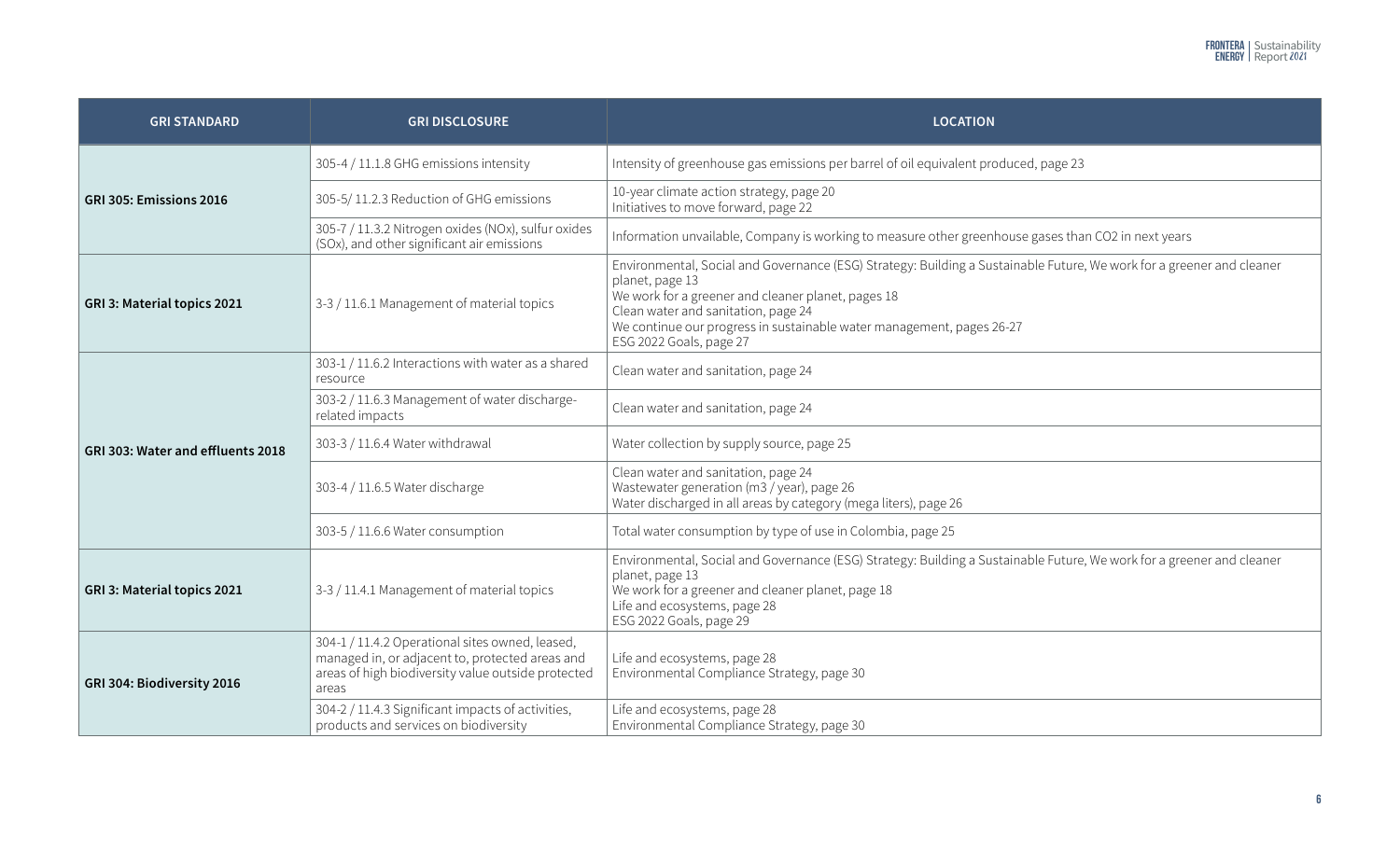| <b>GRI STANDARD</b>                                                                                                                                                                                                                                                               | <b>GRI DISCLOSURE</b>                                                                                                           | <b>LOCATION</b>                                                                                                               |  |
|-----------------------------------------------------------------------------------------------------------------------------------------------------------------------------------------------------------------------------------------------------------------------------------|---------------------------------------------------------------------------------------------------------------------------------|-------------------------------------------------------------------------------------------------------------------------------|--|
|                                                                                                                                                                                                                                                                                   | 304-3 / 11.4.4 Habitats protected or restored                                                                                   | Life and ecosystems, page 28<br>Regional strategy: we have a positive impact on the ecosystems where we operate, page 29      |  |
| GRI 304: Biodiversity 2016                                                                                                                                                                                                                                                        | 304-4 / 11.4.5 IUCN Red List species and national<br>conservation list species with habitats in areas<br>affected by operations | Life and ecosystems, page 28<br>Environmental Compliance Strategy, page 30                                                    |  |
|                                                                                                                                                                                                                                                                                   | 306-1 / 11.5.2 Waste generation and significant<br>waste-related impacts                                                        | Responsible consumption and production, page 30                                                                               |  |
|                                                                                                                                                                                                                                                                                   | 306-2 / 11.5.3 Management of significant waste-<br>related impacts                                                              | Responsible consumption and production, page 30                                                                               |  |
| GRI 306: Waste 2020                                                                                                                                                                                                                                                               | 306-3 / 11.5.4 Waste generated                                                                                                  | Responsible consumption and production, page 30                                                                               |  |
|                                                                                                                                                                                                                                                                                   | 306-4 / 11.5.5 Waste diverted from disposal                                                                                     | Responsible consumption and production, page 30<br>ESG 2022 Goals, page 30                                                    |  |
|                                                                                                                                                                                                                                                                                   | 306-5 / 11.5.6 Waste directed to disposal                                                                                       | Responsible consumption and production, page 30                                                                               |  |
|                                                                                                                                                                                                                                                                                   | We contribute to progress and to a higher quality of life: We offer inclusive and quality employment                            |                                                                                                                               |  |
|                                                                                                                                                                                                                                                                                   | 401-1 / 11.10.2 New employee hires and employee<br>turnover                                                                     | New hires, page 35                                                                                                            |  |
| GRI 401: Employment 2016                                                                                                                                                                                                                                                          | 401-2 / 11.10.3 Benefits provided to full-time<br>employees that are not provided to temporary or<br>part-time employees        | Well-being, quality of life and workplace environment, pages 46-47                                                            |  |
| GRI 404: Training and education 2016                                                                                                                                                                                                                                              | 404-2 / 11.10.7 Programs for upgrading employee<br>skills and transition assistance programs                                    | Organizational Development Strategy, pages 38-45                                                                              |  |
| higher quality of life (Diversity, inclusion and equality), page 13-15<br>3-3 / 11.11.1 Management of material topics<br>Diversity, inclusion and equality, page 33<br>GRI 3: Material topics 2021<br>We are committed to gender equality, pages 37-38<br>2022 ESG Goals, page 49 |                                                                                                                                 | Environmental, Social and Governance (ESG) Strategy: Building a Sustainable Future, We contribute to progress and to a        |  |
| GRI 202: Market presence 2016                                                                                                                                                                                                                                                     | 202-2 / 11.11.2 Proportion of senior management<br>hired from the local community                                               | Number of payroll employees by gender and country, page 34<br>Number of payroll employees by job category and gender, page 35 |  |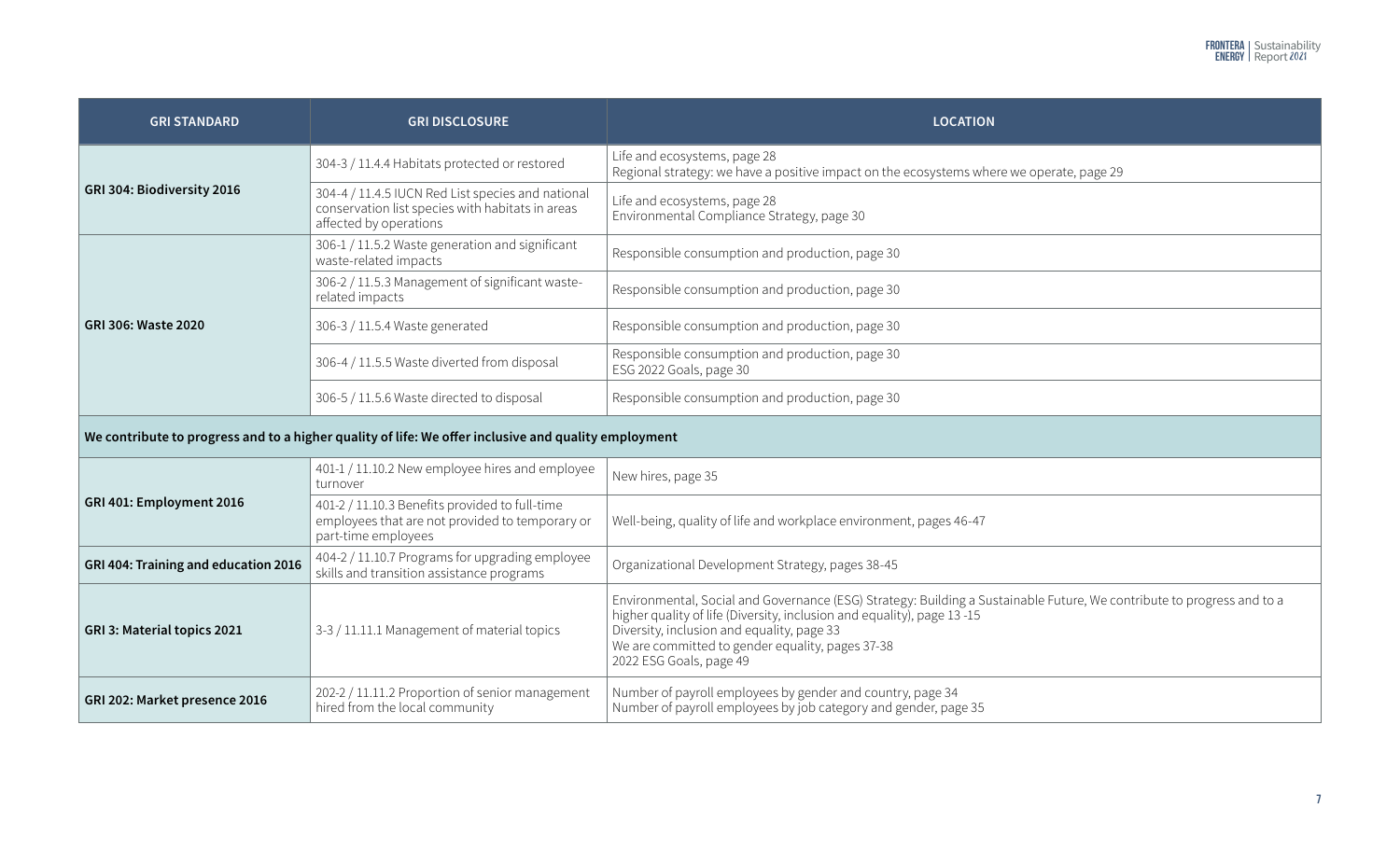| <b>GRI STANDARD</b>                                                       | <b>GRI DISCLOSURE</b>                                                                                        | <b>LOCATION</b>                                                                                                                                                                                                                                                                                                                                             |  |  |  |  |
|---------------------------------------------------------------------------|--------------------------------------------------------------------------------------------------------------|-------------------------------------------------------------------------------------------------------------------------------------------------------------------------------------------------------------------------------------------------------------------------------------------------------------------------------------------------------------|--|--|--|--|
| GRI 401: Employment 2016                                                  | 401-3 / 11.11.3 Parental leave                                                                               | Canada<br>• Women 0<br>$•$ Men $0$<br>Colombia<br>• Women 10<br>$\bullet$ Men 11<br>Peru<br>• Women 0<br>$•$ Men $0$<br>Ecuador<br>• Women 0<br>$•$ Men $0$                                                                                                                                                                                                 |  |  |  |  |
| <b>GRI 404: Training and education</b><br>2016                            | 404-1 / 11.11.4 Average hours of training per year<br>per employee                                           | Training indicators, page 43                                                                                                                                                                                                                                                                                                                                |  |  |  |  |
| GRI 405: Diversity and equal<br>opportunity 2016                          | 405-1 / 11.11.5 Diversity of governance bodies and<br>employees                                              | Number of payroll employees by job category and gender, page 35<br>Number of new hires by gender and age ranges in Colombia, page 35<br>Proportion of women in the workforce, page 37                                                                                                                                                                       |  |  |  |  |
|                                                                           | 405-2 / 11.11.6 Ratio of basic salary and<br>remuneration of women to men                                    | Equal pay, page 38                                                                                                                                                                                                                                                                                                                                          |  |  |  |  |
| 3-3 / 11.9.1 Management of material topics<br>GRI 3: Material topics 2021 |                                                                                                              | Environmental, Social and Governance (ESG) Strategy: Building a Sustainable Future, We contribute to progress and to a<br>higher quality of life (High occupational health and industrial safety standards), page 14<br>We offer inclusive and quality employment, page 32<br>Industrial safety and occupational health, page 50<br>2022 ESG Goals, page 54 |  |  |  |  |
|                                                                           | 403-1 / 11.9.2 Occupational health and safety<br>management system                                           | Our strategy to strengthen HSE culture is based on four pillars, pages 52-53                                                                                                                                                                                                                                                                                |  |  |  |  |
|                                                                           | 403-2 / 11.9.3 Hazard identification, risk<br>assessment, and incident investigation                         | Our strategy to strengthen HSE culture is based on four pillars, pages 52-53                                                                                                                                                                                                                                                                                |  |  |  |  |
| GRI 403: Occupational health and<br>safety 2018                           | 403-3 / 11.9.4 Occupational health services                                                                  | Our strategy to strengthen HSE culture is based on four pillars, pages 52-53                                                                                                                                                                                                                                                                                |  |  |  |  |
|                                                                           | 403-4 / 11.9.5 Worker participation, consultation,<br>and communication on occupational health and<br>safety | Our strategy to strengthen HSE culture is based on four pillars, pages 52-53                                                                                                                                                                                                                                                                                |  |  |  |  |
|                                                                           | 403-5 / 11.9.6 Worker training on occupational<br>health and safety                                          | Our strategy to strengthen HSE culture is based on four pillars, pages 52-53                                                                                                                                                                                                                                                                                |  |  |  |  |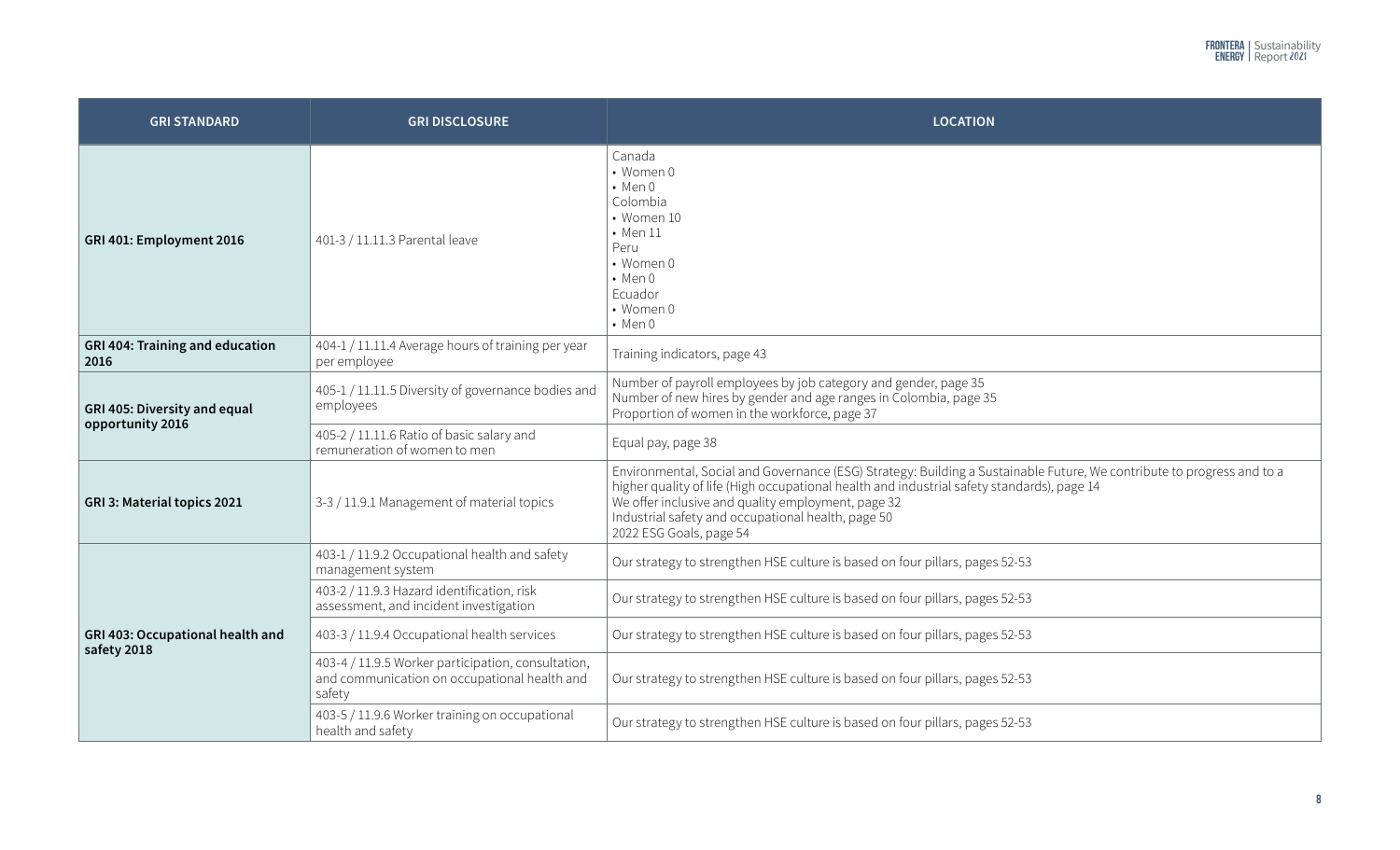| <b>GRI STANDARD</b>                                       | <b>GRI DISCLOSURE</b>                                                                                                              | <b>LOCATION</b>                                                                                                                                                                                                                                                                                                                                                                                                          |  |
|-----------------------------------------------------------|------------------------------------------------------------------------------------------------------------------------------------|--------------------------------------------------------------------------------------------------------------------------------------------------------------------------------------------------------------------------------------------------------------------------------------------------------------------------------------------------------------------------------------------------------------------------|--|
|                                                           | 403-6 / 11.9.7 Promotion of worker health                                                                                          | Our strategy to strengthen HSE culture is based on four pillars, pages 52-53                                                                                                                                                                                                                                                                                                                                             |  |
|                                                           | 403-7 / 11.9.8 Prevention and mitigation of<br>occupational health and safety impacts directly<br>linked by business relationships | Our strategy to strengthen HSE culture is based on four pillars, pages 52-53                                                                                                                                                                                                                                                                                                                                             |  |
| <b>GRI 403: Occupational health</b><br>and safety 2018    | 403-8 / 11.9.9 Workers covered by an occupational<br>health and safety management system                                           | Corporate industrial safety indicators, page 51                                                                                                                                                                                                                                                                                                                                                                          |  |
|                                                           | 403-9 / 11.9.10 Work-related injuries                                                                                              | Corporate industrial safety indicators, page 51                                                                                                                                                                                                                                                                                                                                                                          |  |
|                                                           | 403-10 / 11.9.11 Work-related ill health                                                                                           | Occupational health, page 54                                                                                                                                                                                                                                                                                                                                                                                             |  |
| We contribute to progress and to a higher quality of life |                                                                                                                                    |                                                                                                                                                                                                                                                                                                                                                                                                                          |  |
| GRI 3: Material topics 2021                               | 3-3 / 11.15.1 Management of material topics                                                                                        | Environmental, Social and Governance (ESG) Strategy: Building a Sustainable Future, We contribute to progress and to a<br>higher quality of life (Mobilizing the local economy and Sustainable community development), page 14<br>We mobilize the local economy, page 55<br>2022 ESG Goals, page 59<br>We foster the sustainable development of the communities where we operate, pages 60-62<br>2022 ESG Goals, page 66 |  |
| GRI 413: Local communities 2016                           | 413-1 / 11.15.2 Operations with local community<br>engagement, impact assessments, and<br>development programs                     | Local supplier strengthening program, pages 57-59<br>Social Investment Framework, page 62<br>Investment lines, pages 62-64<br>COVID-19 Supports, page 64<br>#YoTransformo (#ITransform): Corporate Volunteering, page 65<br>Puerto Bahia Foundation, page 65<br>We generate closeness through communication, page 66                                                                                                     |  |
|                                                           | 413-2 / 11.15.3 Operations with significant<br>actual and potential negative impacts on local<br>communities                       | We foster the sustainable development of the communities where we operate, pages 60-62                                                                                                                                                                                                                                                                                                                                   |  |
| We act with integrity, accountability and transparency    |                                                                                                                                    |                                                                                                                                                                                                                                                                                                                                                                                                                          |  |
| GRI 3: Material topics 2021                               | 3-3 / 11.20.1 Management of material topics                                                                                        | Environmental, Social and Governance (ESG) Strategy: Building a Sustainable Future, We act with integrity, accountability and<br>transparency, page 15<br>We act with integrity, accountability and transparency, page 67<br>Business ethics and compliance, page 68                                                                                                                                                     |  |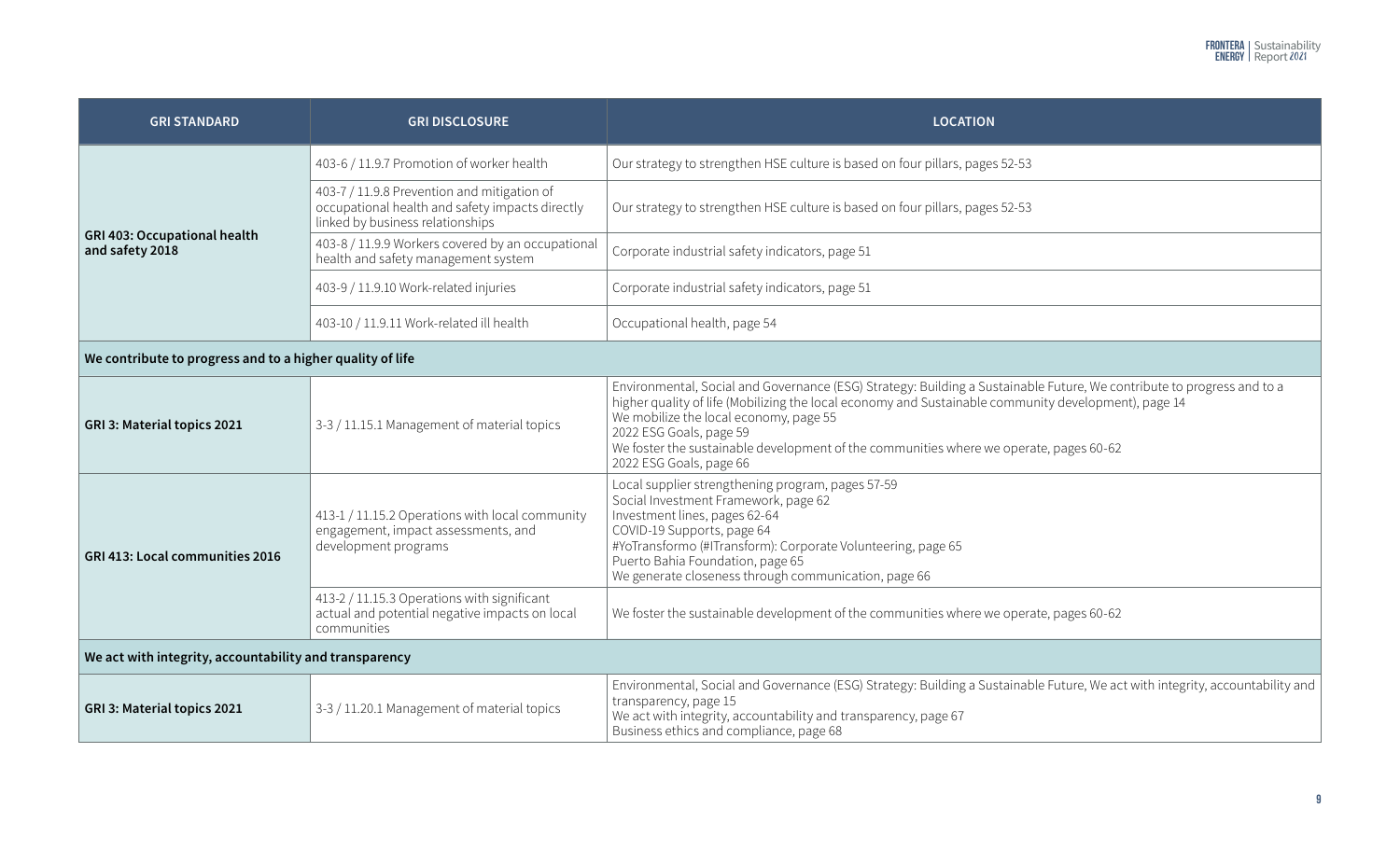| <b>GRI STANDARD</b>              | <b>GRI DISCLOSURE</b>                                                                       | <b>LOCATION</b>                                                                                          |  |
|----------------------------------|---------------------------------------------------------------------------------------------|----------------------------------------------------------------------------------------------------------|--|
|                                  | 205-1 / 11.20.2 Operations assessed for risks<br>related to corruption                      | At Frontera, we live ethics and compliance, pages 69-71<br>Prevention and detection actions, pages 71-73 |  |
| GRI 205: Anti-corruption 2016    | 205-2 / 11.20.3 Communication and training about<br>anti-corruption policies and procedures | At Frontera, we live ethics and compliance, pages 69-71<br>Prevention and detection actions, pages 71-73 |  |
|                                  | 205-3 / 11.20.4 Confirmed incidents of corruption<br>and actions taken                      | Zero confirmed incidents of corruption and actions taken.                                                |  |
| GRI 406: Non-discrimination 2016 | 406-1 / 11.11.7 Incidents of discrimination and<br>corrective actions taken                 | Zero incidents of discrimination and corrective actions taken.                                           |  |
| GRI 410: Security practices 2016 | 410-1 / 11.18.2 Security personnel trained in<br>human rights policies or procedures        | We promote voluntary security and human rights principles, page 75                                       |  |

## SUSTAINABILITY ACCOUNTING STANDARDS BOARD (SASB) INDEX

| <b>TOPIC</b>                       | <b>CODE</b>       | <b>ACCOUNTING METRIC</b>                                                                                                                                                          | <b>CATEGORY</b>            | <b>UNIT OF MEASURE</b>                                                   | <b>FRONTERA DISCLOSURE</b>                                                                                                                              |
|------------------------------------|-------------------|-----------------------------------------------------------------------------------------------------------------------------------------------------------------------------------|----------------------------|--------------------------------------------------------------------------|---------------------------------------------------------------------------------------------------------------------------------------------------------|
| Greenhouse Gas<br><b>Emissions</b> | SASB EM-EP-110a.1 | Gross global Scope 1 emissions, percentage methane,<br>percentage covered under emissions-limiting regulations                                                                    | Quantitative               | Metric tons $CO2$ -e (t),<br>Percentage (%)                              | GHG emissions (Ton CO2 eq), page 23                                                                                                                     |
|                                    | SASB EM-EP-110a.2 | Amount of gross global Scope 1 emissions from: (1) flared<br>hydrocarbons, (2) other combustion, (3) process emissions, (4)<br>other vented emissions, and (5) fugitive emissions | Quantitative               | Metric tons $CO2 - e$                                                    | Company reported its scope 1 emissions from flared<br>hydrocarbons, other combustion, and process emissions,<br>page 21, 23                             |
|                                    | EM-EP-110a.3      | Discussion of long-term and short-term strategy or plan to<br>manage Scope 1 emissions, emissions reduction targets, and<br>an analysis of performance against those targets      | Discussion and<br>Analysis | n/a                                                                      | 10-year climate action strategy, page 20                                                                                                                |
| Air Quality                        | EM-EP-120a.1      | Air emissions of the following pollutants: (1) NOx (excluding<br>N2O), (2) SOx, (3) volatile organic compounds (VOCs), and (4)<br>particulate matter (PM10)                       | Quantitative               | Metric tons (t)                                                          | Information unvailable, Company is working to measure<br>other greenhouse gases than CO2 in next years                                                  |
| Water Management                   | EM-EP-140a.1      | (1) Total fresh water withdrawn, (2) total fresh water<br>consumed, percentage of each in regions with High or<br>Extremely High Baseline Water Stress                            | Quantitative               | Thousand cubic meters<br>$(m3)$ , Percentage $(\%)$                      | Water collection by supply source, page 25<br>Total water consumption by type of use in Colombia, page 25                                               |
|                                    | EM-EP-140a.2      | Volume of produced water and flowback generated;<br>percentage (1) discharged, (2) injected, (3) recycled;<br>hydrocarbon content in discharged water                             | Quantitative               | Thousand cubic meters<br>$(m3)$ , Percentage $(\%)$ ,<br>Metric tons (t) | Water collection by supply source, page 25<br>Total water consumption by type of use in Colombia, page 25<br>Wastewater generation (m3 / year), page 26 |
|                                    | EM-EP-140a.3      | Percentage of hydraulically fractured wells for which there is<br>public disclosure of all fracturing fluid chemicals used                                                        | Quantitative               | Percentage (%)                                                           | There are not fractured wells in 2021                                                                                                                   |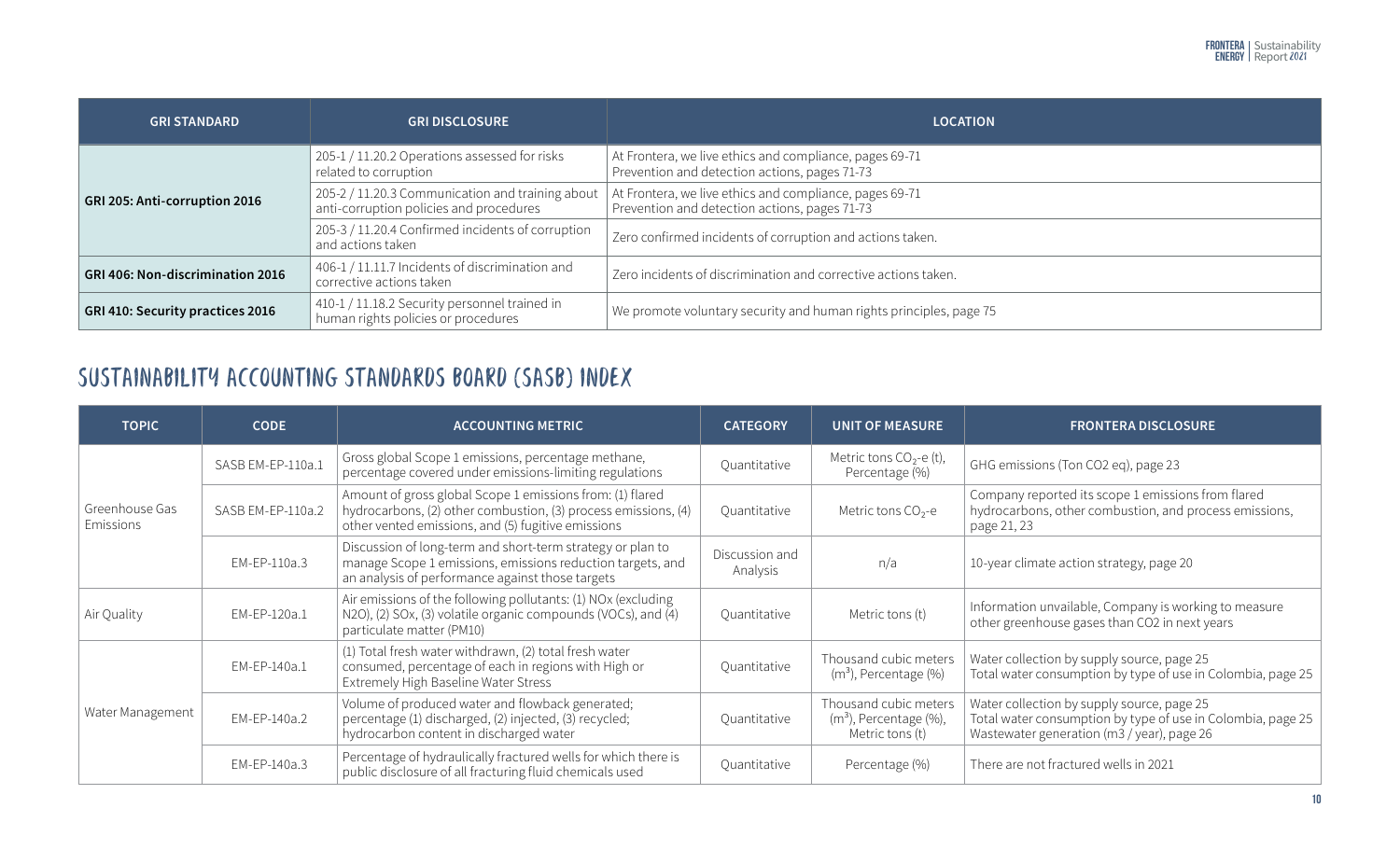| <b>TOPIC</b>                                    | <b>CODE</b>       | <b>ACCOUNTING METRIC</b>                                                                                                                                                                                                                                                      | <b>CATEGORY</b>            | <b>UNIT OF MEASURE</b>                                              | <b>FRONTERA DISCLOSURE</b>                                                                                                                                         |
|-------------------------------------------------|-------------------|-------------------------------------------------------------------------------------------------------------------------------------------------------------------------------------------------------------------------------------------------------------------------------|----------------------------|---------------------------------------------------------------------|--------------------------------------------------------------------------------------------------------------------------------------------------------------------|
| Water Management                                | EM-EP-140a.4      | Percentage of hydraulic fracturing sites where ground or<br>surface water quality deteriorated compared to a baseline                                                                                                                                                         | Quantitative               | Percentage (%)                                                      | Zero - 0%                                                                                                                                                          |
|                                                 | EM-EP-160a.1      | Description of environmental management policies and<br>practices for active sites                                                                                                                                                                                            | Discussion and<br>Analysis | n/a                                                                 | We work for a greener and cleaner planet, page 18<br>Life and ecosystems, page 28                                                                                  |
| Biodiversity<br>Impacts                         | EM-EP-160a.2      | Number and aggregate volume of hydrocarbon spills, volume<br>in Arctic, volume impacting shorelines with ESI rankings 8-10,<br>and volume recovered                                                                                                                           | Quantitative               | Number, Barrels (bbls)                                              | Incident prevention and repair, page 30                                                                                                                            |
|                                                 | EM-EP-160a.3      | Percentage of (1) proved and (2) probable reserves in or near<br>sites with protected conservation status or endangered<br>species habitat                                                                                                                                    | Quantitative               | Percentage (%)                                                      | Regional strategy: we have a positive impact on the<br>ecosystems where we operate, page 29                                                                        |
|                                                 | EM-EP-210a.1      | Percentage of (1) proved and (2) probable reserves in or near<br>areas of conflict                                                                                                                                                                                            | Quantitative               | Percentage (%)                                                      | Frontera Energy Corporation, pages 6-7                                                                                                                             |
| Security, Human<br>Rights & Rights of           | EM-EP-210a.2      | Percentage of (1) proved and (2) probable reserves in or near<br>indigenous land                                                                                                                                                                                              | Quantitative               | Percentage (%)                                                      | Frontera Energy Corporation, pages 6-7                                                                                                                             |
| Indigenous Peoples                              | SASB EM-EP-210a.3 | Discussion of engagement processes and due diligence<br>practices with respect to human rights, indigenous rights, and<br>operation in areas of conflict                                                                                                                      | Discussion and<br>Analysis | n/a                                                                 | We foster the sustainable development of the communities<br>where we operate, pages 60-62<br>We promote voluntary security and human rights principles,<br>page 75 |
| Community                                       | EM-EP-210b.1      | Discussion of process to manage risks and opportunities<br>associated with community rights and interests                                                                                                                                                                     | Discussion and<br>Analysis | n/a                                                                 | We foster the sustainable development of the communities<br>where we operate, pages 60-62                                                                          |
| Relations                                       | EM-EP-210b.2      | Number and duration of non-technical delays                                                                                                                                                                                                                                   | Quantitative               | Number, Days                                                        | Doesn't apply                                                                                                                                                      |
| Workforce Health &<br>Safety                    | EM-EP-320a.1      | (1) Total recordable incident rate (TRIR), (2) fatality rate, (3)<br>near miss frequency rate (NMFR), and (4) average hours of<br>health, safety, and emergency response training for (a) full-<br>time employees, (b) contract employees, and (c) short-service<br>employees | Quantitative               | Rate, Hours (h)                                                     | Corporate industrial safety indicators, page 51                                                                                                                    |
|                                                 | EM-EP-320a.2      | Discussion of management systems used to integrate a culture<br>of safety throughout the exploration and production lifecycle                                                                                                                                                 | Discussion and<br>Analysis | n/a                                                                 | Industrial safety and occupational health, page 50<br>Our strategy to strengthen HSE culture is based on four<br>pillars, page 52                                  |
| Reserves Valuation<br>& Capital<br>Expenditures | EM-EP-420a.1      | Sensitivity of hydrocarbon reserve levels to future price<br>projection scenarios that account for a price on carbon<br>emissions                                                                                                                                             | Quantitative               | Million barrels (MMbbls),<br>Million standard cubic<br>feet (MMscf) | The company's annual reserves assessment estimates the<br>hydrocarbon volumes at a certain oil price indicated in the<br>standard.                                 |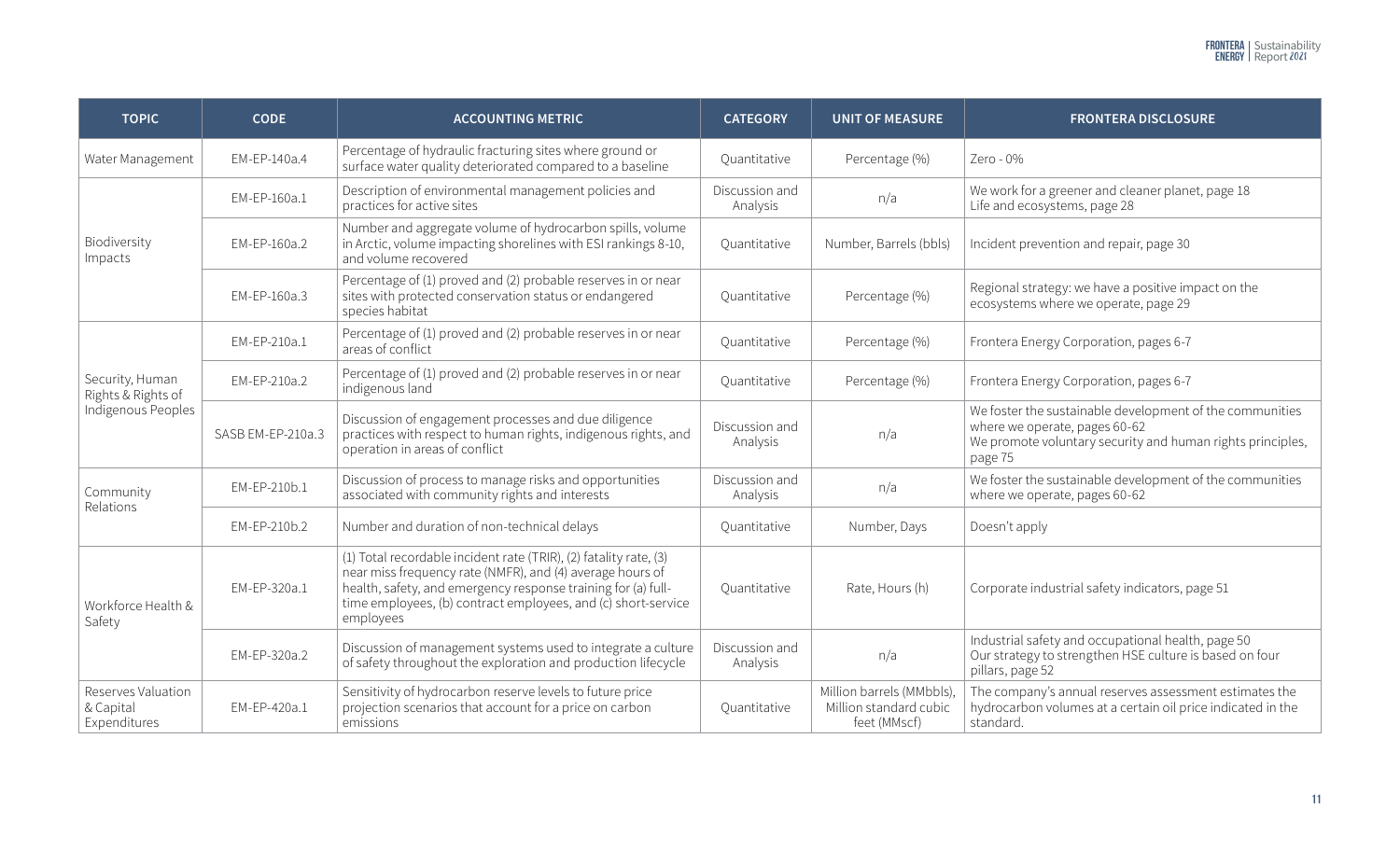| <b>TOPIC</b>                                           | <b>CODE</b>  | <b>ACCOUNTING METRIC</b>                                                                                                                                                               | <b>CATEGORY</b>            | <b>UNIT OF MEASURE</b>                                                                        | <b>FRONTERA DISCLOSURE</b>                                                                                                                              |
|--------------------------------------------------------|--------------|----------------------------------------------------------------------------------------------------------------------------------------------------------------------------------------|----------------------------|-----------------------------------------------------------------------------------------------|---------------------------------------------------------------------------------------------------------------------------------------------------------|
| Reserves Valuation<br>& Capital<br>Expenditures        | EM-EP-420a.2 | Estimated carbon dioxide emissions embedded in proved<br>hydrocarbon reserves                                                                                                          | Quantitative               | Metric tons (t) $CO2 - e$                                                                     | In the reserves process we do not currently estimate carbon<br>dioxide emissions associated with our reserves.                                          |
|                                                        | EM-EP-420a.3 | Amount invested in renewable energy, revenue generated by<br>renewable energy sales                                                                                                    | Quantitative               | Reportingcurrency                                                                             | In 2021, company didn't invest in renewable energy. On 2022<br>, we will start building of solar farm at CPE-6, page 22                                 |
|                                                        | EM-EP-420a.4 | Discussion of how price and demand for hydrocarbons and/or<br>climate regulation influence the capital expenditure strategy<br>for exploration, acquisition, and development of assets | Discussion and<br>Analysis | n/a                                                                                           | Risk management, page 19                                                                                                                                |
| Business Ethics &<br>Transparency                      | EM-EP-510a.1 | Percentage of (1) proved and (2) probable reserves in<br>countries that have the 20 lowest rankings in Transparency<br>International's Corruption Perception Index                     | Quantitative               | Percentage (%)                                                                                | Not applicable. Colombia is not among the 20 countries in<br>Transparency International's Corruption Perceptions Index.                                 |
|                                                        | EM-EP-510a.2 | Description of the management system for prevention of<br>corruption and bribery throughout the value chain                                                                            | Discussion and<br>Analysis | n/a                                                                                           | Company apply due dilligence to third parties                                                                                                           |
| Management of the<br>Legal & Regulatory<br>Environment | EM-EP-530a.1 | Discussion of corporate positions related to government<br>regulations and/or policy proposals that address<br>environmental and social factors affecting the industry                 | Discussion and<br>Analysis | n/a                                                                                           | Environmental, Social and Governance (ESG) Strategy:<br>Building a Sustainable Future, pages 13-17<br>We work for a greener and cleaner planet, page 18 |
| Critical Incident<br>Risk Management                   | EM-EP-540a.1 | Process Safety Event (PSE) rates for Loss of Primary<br>Containment (LOPC) of greater consequence (Tier 1)                                                                             | Quantitative               | Rate                                                                                          | We start to implement the Process Safety Event (PSE), next<br>year we will report the rate associated to LOPC                                           |
|                                                        | EM-EP-540a.2 | Description of management systems used to identify and<br>mitigate catastrophic and tail-end risks                                                                                     | Discussion and<br>Analysis | n/a                                                                                           | Risk management, page 19                                                                                                                                |
|                                                        | <b>CODE</b>  | <b>ACTIVITY METRIC</b>                                                                                                                                                                 | <b>CATEGORY</b>            | <b>UNIT OF</b><br><b>MEASURE</b>                                                              |                                                                                                                                                         |
|                                                        | EM-EP-000.A  | Production of: (1) oil, (2) natural gas, (3) synthetic oil, and (4)<br>synthetic gas                                                                                                   | Quantitative               | Thousand barrels per<br>day (Mbbl/day); Million<br>standard cubic feet per<br>day (MMscf/day) | Frontera Energy Corporation, pages 6-8<br>Operational and financial results, page 9                                                                     |
|                                                        | EM-EP-000.B  | Number of offshore sites                                                                                                                                                               | Quantitative               | Number                                                                                        | Frontera Energy Corporation, pages 6-8                                                                                                                  |
|                                                        | EM-EP-000.C  | Number of terrestrial sites                                                                                                                                                            | Quantitative               | Number                                                                                        | Frontera Energy Corporation, pages 6-7                                                                                                                  |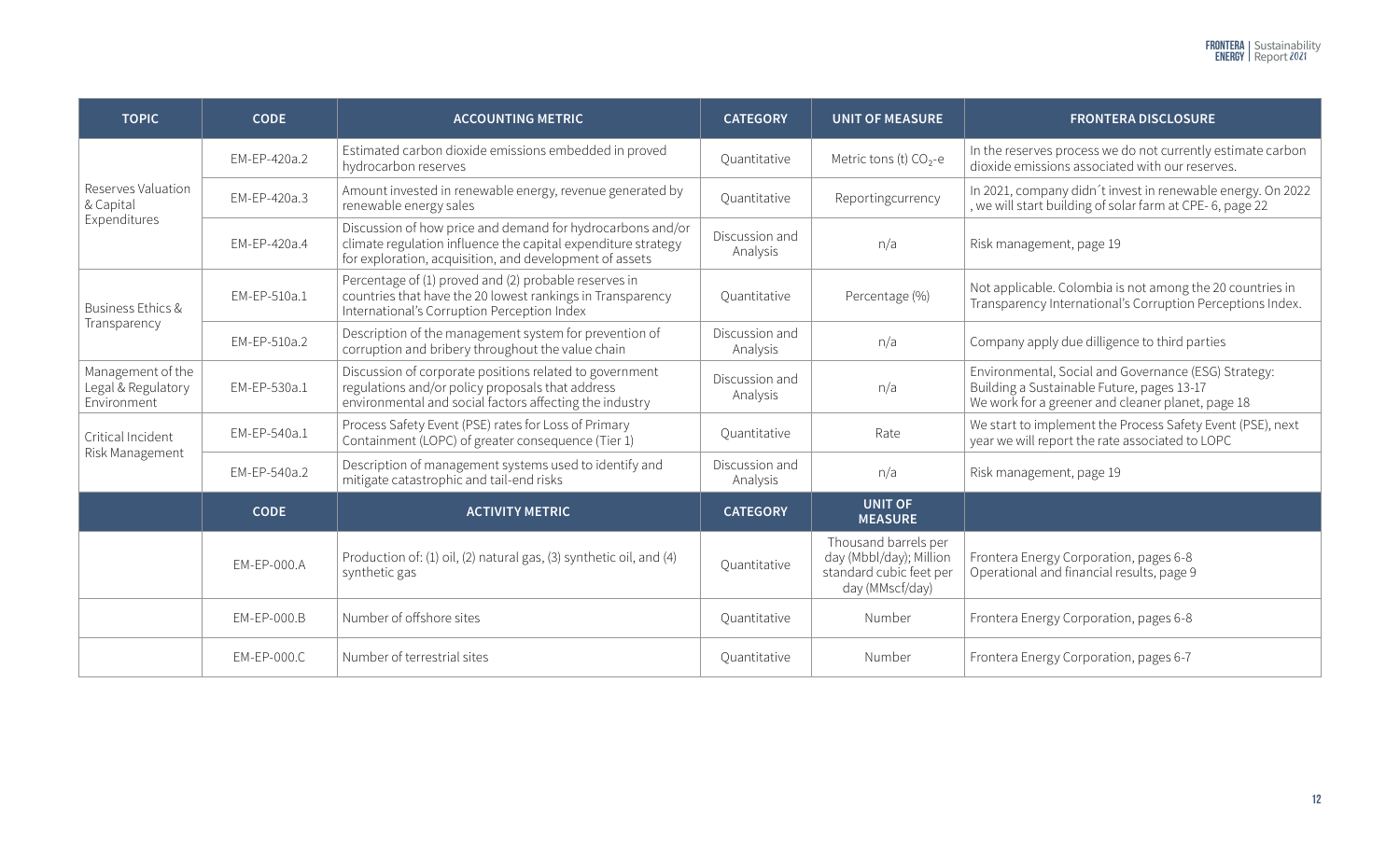## TCFD DISCLOSURE

| Governance                                                                                                       |                                                                                                                                                   | Disclosure / Explanation                                                                                                                                                                                                                                                                                                                                                                    |  |  |
|------------------------------------------------------------------------------------------------------------------|---------------------------------------------------------------------------------------------------------------------------------------------------|---------------------------------------------------------------------------------------------------------------------------------------------------------------------------------------------------------------------------------------------------------------------------------------------------------------------------------------------------------------------------------------------|--|--|
| Disclose the organization's<br>governance around climate-related                                                 | Board's oversight of climate-related risks and opportunities                                                                                      | Environmental, Social and Governance (ESG) Strategy: Building a Sustainable Future, page 13<br>Climate action, page 19<br>Climate actions is one of the relevant programms of environmental strategy, this is implemented by all the company<br>and leading by the HSEQ team. The CEO acts as the chair of management's health, safety and environment<br>committee and management's social |  |  |
| risks and opportunities.                                                                                         | Management's role in assessing and managing climate-<br>related risks and opportunities                                                           | investment committee, which are tasked with implementing and monitoring the Corporation's activities in these areas.<br>The Board, on recommendation from the Corporate Governance, Nominating and Sustainability Committee, is<br>responsible for ensuring that the Corporation has a governance system in place and that the system is operating<br>effectively.                          |  |  |
| Strategy                                                                                                         |                                                                                                                                                   |                                                                                                                                                                                                                                                                                                                                                                                             |  |  |
| Disclose the actual and potential                                                                                | Climate-related risks and opportunities the organization has<br>identifed over the short, medium, and long-term                                   |                                                                                                                                                                                                                                                                                                                                                                                             |  |  |
| impacts of climate-related risks and<br>opportunities on the organization's<br>business, strategy, and financial | Impact of climate-related risks and opportunities on the<br>organization's businesses, strategy, and fnancial planning                            | Environmental, Social and Governance (ESG) Strategy: Building a Sustainable Future, pages 13 and 16<br>We work for a greener and cleaner planet, page 18<br>Climate action, page 19                                                                                                                                                                                                         |  |  |
| planning where such information is<br>material.                                                                  | Resilience of the organization's strategy, taking into<br>consideration different climate-related scenarios, including<br>a 2°C or lower scenario | 10-year climate action strategy, page 20<br>ESG 2022 Goals, page 23                                                                                                                                                                                                                                                                                                                         |  |  |
| <b>Risk Management</b>                                                                                           |                                                                                                                                                   |                                                                                                                                                                                                                                                                                                                                                                                             |  |  |
|                                                                                                                  | Organization's processes for identifying and assessing<br>climate-related risks                                                                   | Environmental, Social and Governance (ESG) Strategy: Building a Sustainable Future, pages 13 and 16                                                                                                                                                                                                                                                                                         |  |  |
| Disclose how the organization<br>identifes, assesses, and manages                                                | Organization's processes for managing climate-related risks                                                                                       | We work for a greener and cleaner planet, page 18<br>Climate action, page 19                                                                                                                                                                                                                                                                                                                |  |  |
| climate-related risks.                                                                                           | Processes for identifying, assessing, and managing climate-<br>related risks are integrated into the organization's overall risk<br>management    | 10-year climate action strategy, page 20<br>ESG 2022 Goals, page 23                                                                                                                                                                                                                                                                                                                         |  |  |